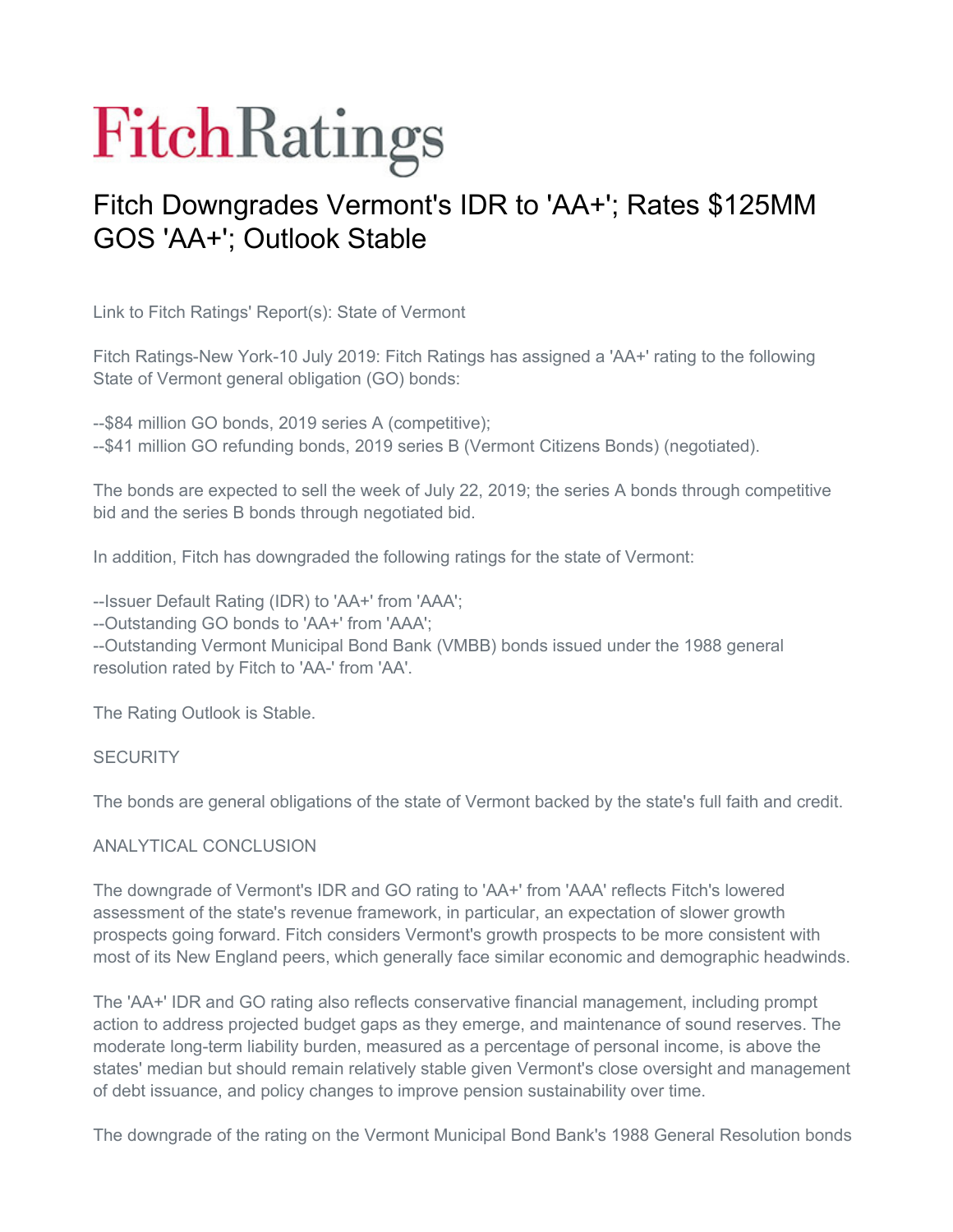to 'AA-' from 'AA' is due to the linkage with the state's IDR. The rating reflects the enhancement provided by Vermont's moral obligation pledge. The two-notch distinction is warranted by the broad state purposes served by the bonds and the state's involvement in the program as evidenced by the makeup of the board of directors (including the state treasurer and gubernatorial appointees) and a related state aid intercept provision.

#### Economic Resource Base

Vermont's small and modestly growing economy has a larger-than-average reliance on health and educational services, manufacturing, and tourism and remains exposed to several key large employers. During the Great Recession, Vermont's peak-to-trough monthly employment loss of 4.8% (seasonally adjusted levels) was less severe than the national 6.3% decline. But the state's jobs recovery has trailed the national trend. Vermont's population is older than most states and growth has been relatively limited. The state's labor force has been flat to declining over the past decade, in contrast to slow growth at the national level. As with several other New England states, high educational attainment levels provide some potential for economic gains, but Vermont has not fully benefited from that potential to date.

#### KEY RATING DRIVERS

#### Revenue Framework: 'aa'

Fitch anticipates Vermont's revenues used for state operations will grow at a modest pace, consistent with our expectations for the state's economy. Property taxes represent the largest component of state revenues and have grown at a robust rate, but these revenues do not drive the state's overall revenue framework. Property tax revenues are essentially passed through to school districts, and are adjusted annually based on multiple factors including decisions of voters in those school districts. The state has complete legal control over its revenues.

#### Expenditure Framework: 'aaa'

The state maintains ample expenditure flexibility with a low burden of carrying costs for liabilities and the broad expense-cutting ability common to most U.S. states. Vermont has been particularly focused on addressing healthcare spending, including Medicaid, which is a key expense driver.

#### Long-Term Liability Burden: 'aa'

Vermont's long-term liabilities burden is moderate and above the median for U.S. states.

#### Operating Performance: 'aaa'

Fitch anticipates Vermont will utilize its broad gap-closing capacity to manage through economic downturns while maintaining a high level of fundamental financial flexibility. The state has taken steps during the expansion to expand its flexibility and position itself well for the next downturn.

### RATING SENSITIVITIES

FISCAL MANAGEMENT: Vermont's IDR is sensitive to the state's demonstrated commitment to improving its fiscal resilience and carefully managing its long-term liability burden, particularly in the context of modest revenue growth expectations.

ECONOMIC GROWTH: The IDR is also sensitive to changes in the state's fundamental economic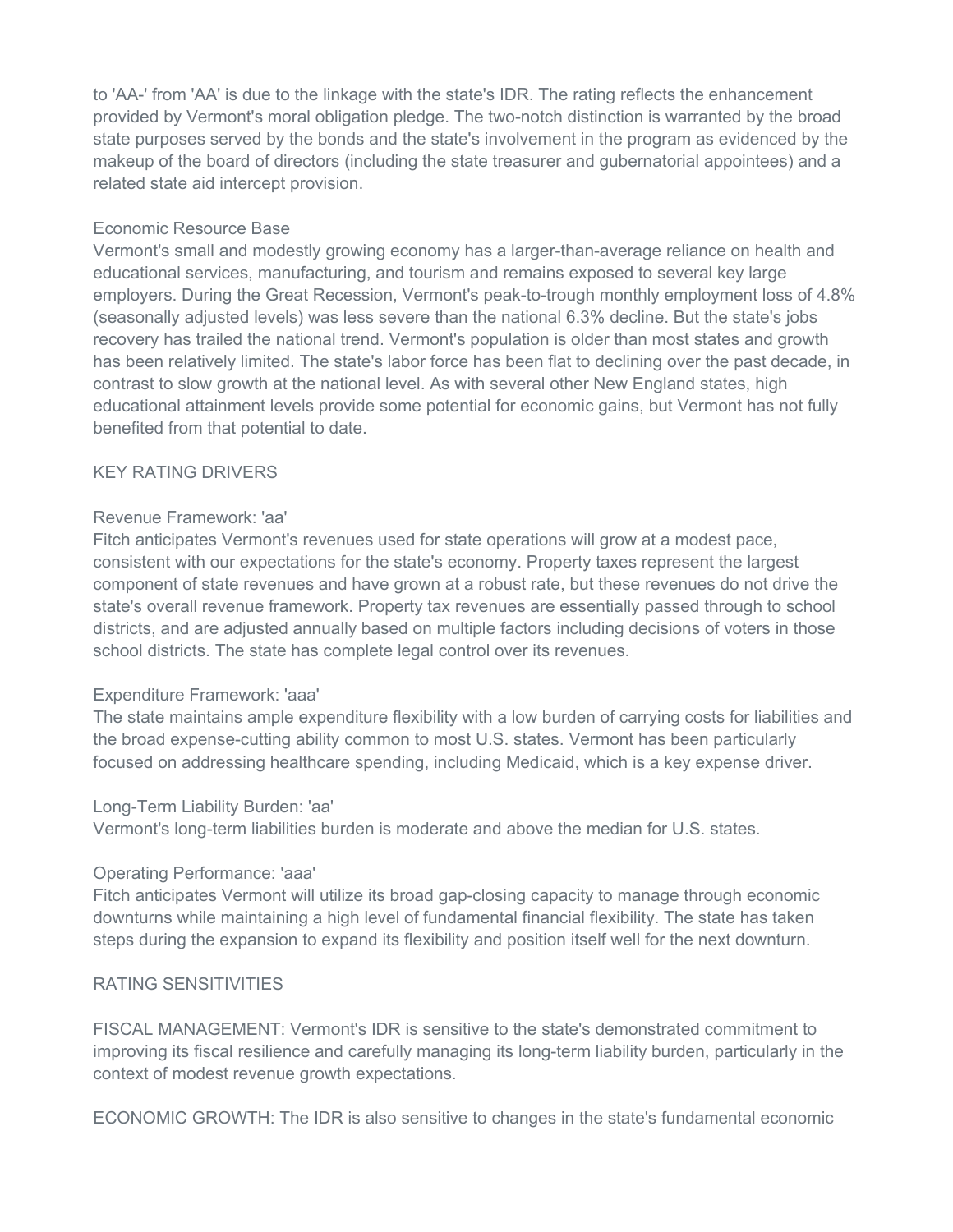growth trajectory. Material and sustained improvement in the state's demographic profile, such as through consistent population and labor force gains, could support stronger revenue growth prospects and a more robust revenue framework assessment.

IDR LINKAGE: The rating on the Vermont Municipal Bond Bank's 1998 General Resolution bonds is linked to the state's IDR.

#### CREDIT PROFILE

Vermont's population has been largely unchanged since the turn of the century, falling off the national trend of slow and steady growth. Since 2012 the state had actually been in a slight decline. But over the past two years, population and labor force declines leveled off. While the state's unemployment rate is the lowest in New England and amongst the lowest nationally, labor force weakness has been the primary factor. Vermont's government remains focused on addressing its demographic challenges with multiple policy efforts to enhance the state's attractiveness for new residents and businesses including a grant program for remote workers relocating to Vermont. These efforts, along with economic improvement in the state, may have played a role in fostering the recent stabilization.

However, given Vermont's small population of 626,299 as of July 2018 (second lowest amongst the states), even minor shifts in migration trends could again lead to population and workforce declines. Fitch considers the state's economic growth trajectory modest and in the middle relative to its New England peers.

#### Revenue Framework

The state's revenues used for direct state operations consist primarily of personal and corporate income taxes, sales and use taxes, and a meals and rooms tax meant to export a share of the tax burden to visiting tourists. Vermont also levies a state property tax for education, an unusual feature for state governments, which is the largest source of total state revenues. Since Vermont essentially passes through property tax collections to local school districts, Fitch discounts the importance of this stream in the revenue framework assessment. There are no legal limitations on the state's ability to raise revenues.

Fitch anticipates limited growth in Vermont's revenues, relatively in line with inflation, given the state's modest economic growth prospects. Vermont's historical total tax revenue growth, adjusted for policy changes, has been slightly negative on a real basis over the past decade, which includes an extended multi-year decline during the Great Recession. Recent Fitch analyses of states' economic trends and likely trajectories (A Visualization of Demographic Strength and Stability Trends, July 2018 and U.S. States and the Growth Implications of an Aging Population, October 2018) illustrate some of the state's ongoing and anticipated constraints on economic and revenue growth.

Vermont has no legal limitations on its ability to raise revenues through base broadenings, rate increases, or the assessment of new taxes or fees.

#### Expenditure Framework

Education is the state's largest expenditure from own-source revenues, driven by the unique funding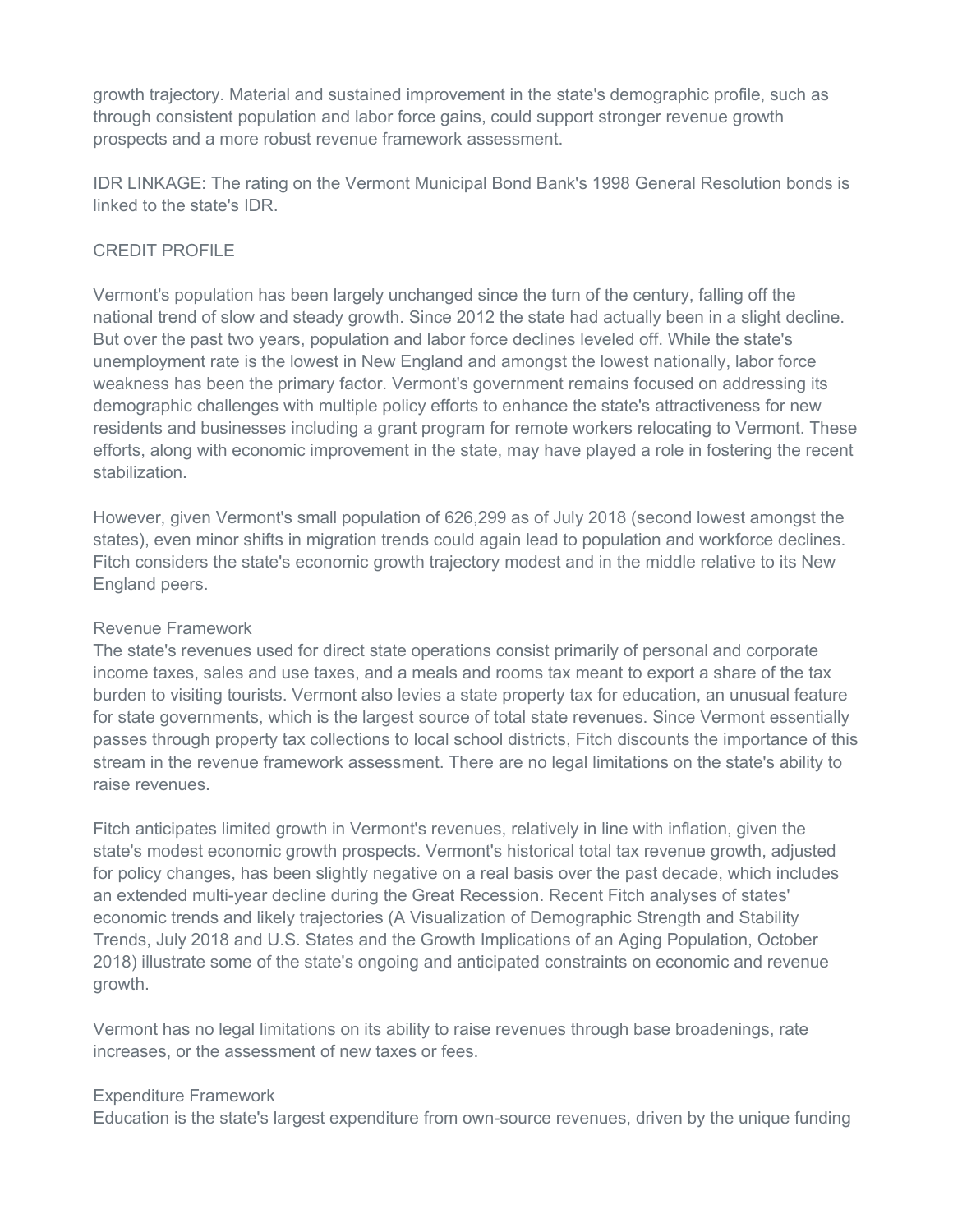system in Vermont with the state covering the full cost for locally administered K-12 schools primarily through the property tax, and the sales and use tax. Health and human services, primarily Medicaid, is the second-largest expenditure area.

Spending growth, absent policy actions, will likely be slightly ahead of revenue growth, driven primarily by Medicaid, requiring regular budget measures to ensure ongoing balance. The fiscal challenge of Medicaid is common to all U.S. states, and the nature of the program as well as federal government rules limit the states' options in managing the pace of spending growth. Federal action to revise Medicaid's programmatic and financial structure appears less likely in the near term given divided control in Congress.

Vermont has been particularly aggressive in addressing the long-term national trend of steadily rising healthcare costs (including Medicaid), with the most recent effort being a shift towards outcomebased care under an 'all-payer' system, rather than the traditional fee-for-service model. Under terms of agreements with the federal government for the all-payer system, Vermont is transitioning Medicare and Medicaid to an outcome-based accountable care organization model, with the goal of getting participation from private insurers and providers as well over the program's initial five-year period. The state began an initial all-payer pilot program with Medicaid patients in January 2017.

#### MEDICAID SPENDING LEVELLING OUT

Healthcare spending in recent years has leveled off with the state reporting that actual expenditures for the Agency for Human Services (AHS, responsible for Medicaid in the state) and acute care spending specifically are seeing either declines or essentially no growth since fiscal 2016. The state also reports that Medicaid enrollment declined sharply in this period (by 21% between fiscals 2016 and 2019), a trend seen by many other states as well given the ongoing economic expansion, and a key factor in slower Medicaid spending growth. Between fiscal years 2003 and 2016 AHS spending increased at nearly 6% annually. Fitch notes Vermont's change in spending trajectory has been particularly sharp, even relative to other states seeing enrollment declines, which may reflect benefits of the policy efforts such as the all-payer model.

#### EDUCATION FUNDING CHANGES

For education, state spending growth pressure is somewhat offset by the funding structure as school districts' homestead property tax rates (collected by localities on behalf of the state) increase when voter-approved school district budgets increase. Revenue growth does not fully mitigate spending increases though, exposing the state to a level of ongoing expenditure growth which had been reflected in the steadily growing annual state general fund appropriation to the education fund.

In 2018, the legislature revised funding mechanisms and replaced the general fund appropriations with full dedication of the state's sales and use tax and a portion of the meals and rooms tax to the education fund and away from the general fund beginning in fiscal 2019.

#### LAKE CHAMPLAIN CLEANUP COSTS

Following a June 2016 agreement between the EPA and the state to address pollution issues in Lake Champlain, Vermont's legislature enacted legislation (S.96) this year in an effort to address a federal requirement to establish an ongoing source of funding for cleanup efforts. S. 96 dedicates 6% of the meals and room tax (MRT) collections to a clean water fund, which in combination with other allocated revenues the state estimates will have \$50 million available in fiscal 2020. The EPA is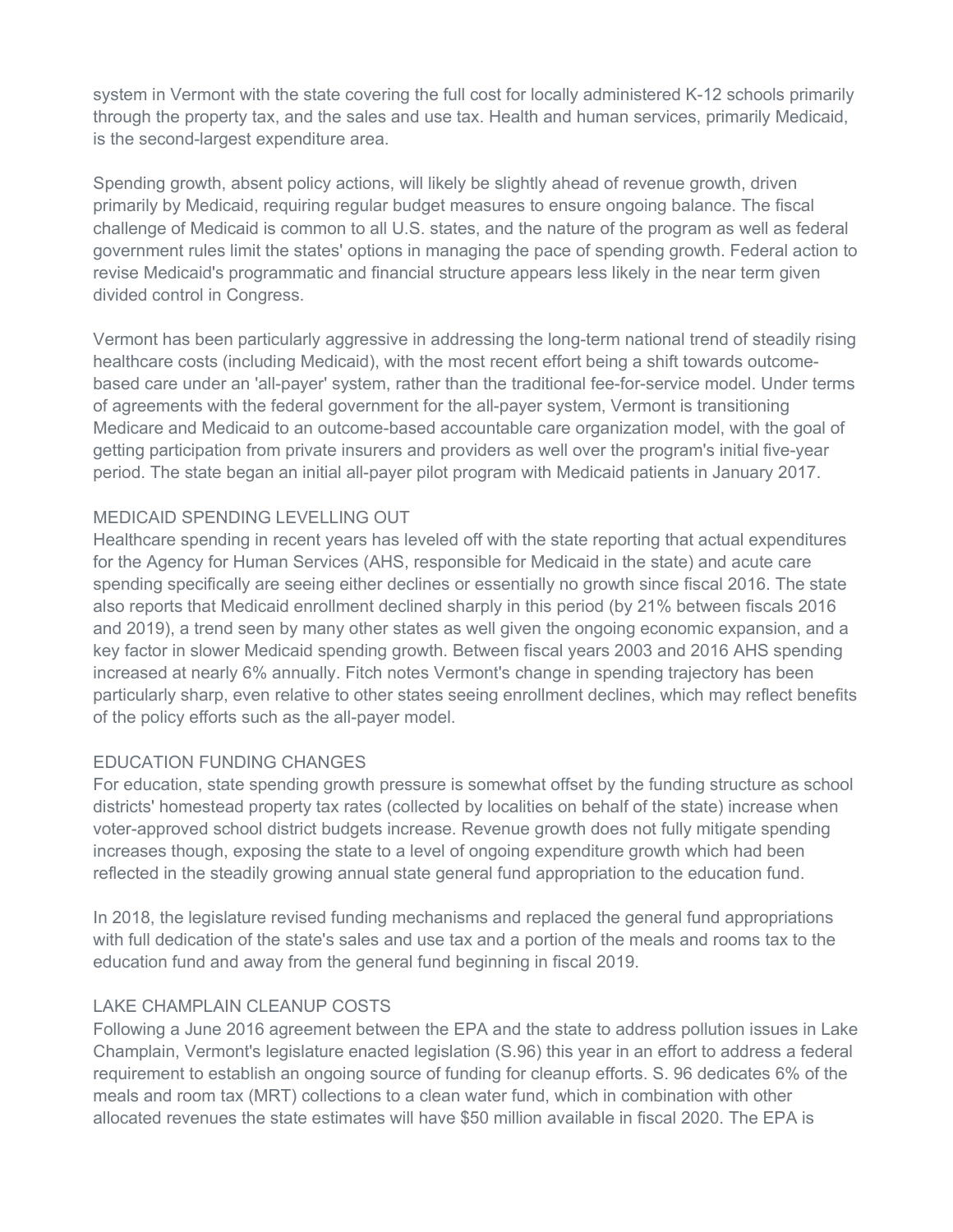reviewing the legislation and will make a final determination on whether it addresses the requirement.

Fitch notes that the MRT allocation to the clean water fund modestly reduces the share for the general fund; in fiscal 2020 the shift will cost \$7.5 million and will grow to an estimated \$10 million - \$11 million in fiscal 2021. These amounts are very small relative to estimated general fund tax revenues that exceed \$1.2 billion in both years, but they will require offsetting growth from existing general fund revenues, enactment of new revenue sources, or matching expenditure cuts. For fiscal 2020, the state anticipates recent upticks in general fund revenue performance discussed further below will cover the \$7.5 million allocation.

Vermont's fixed carrying cost burden is low and Fitch anticipates it will remain stable given the state's commitment to at least full actuarial contributions to its pension systems and careful management of debt issuance. The state has regularly contributed in excess of actuarially determined amounts for pensions in an effort to manage and reduce the net pension liabilities. Overall, the state retains ample flexibility to adjust main expenditure items.

#### Long-Term Liability Burden

On a combined basis, Vermont's debt and net pension liabilities as of Fitch's 2018 state pension update report ("2018 State Pension Update", dated November 2018) totaled 11.9% of 2017 personal income, compared with a statewide median of 6.0%. Based on the most recently available data, Fitch calculates a long-term liability burden of 11.5%. This ratio includes special obligation transportation infrastructure bonds (TIBs) supported by a dedicated share of Vermont's gasoline and diesel taxes. Fitch notes that Vermont considers the TIBs as self-supporting from the dedicated tax revenues as part of its legal and policy calculations for tax-supported debt.

Debt levels remain modest at just 2% and are closely monitored through the state's Capital Debt Affordability Advisory Committee (CDAAC). The governor and legislature consistently stay within CDAAC's recommendations for annual bond issuance.

Net pension liabilities are more significant with Fitch-adjusted net pension liabilities representing approximately 10% of personal income. The pension liability calculations include essentially 100% of the liability in the Vermont State Retirement System and the State Teachers' Retirement System, for which the state makes the full actuarial contribution. Market losses during the last two recessions contributed to recent growth in net liabilities for both systems.

Since the Great Recession the state has negotiated with employee groups and implemented multiple changes including to benefits, contributions, and actuarial methods to improve pension sustainability over time. Given recent shifts to somewhat more conservative actuarial assumptions, including a decrease in the investment return assumption to 7.5% from 7.95%, Fitch anticipates Vermont's longterm liability burden will remain consistent with a 'aa' assessment over the long term.

OPEB liabilities are also significant with the reported 2018 net OPEB liability equal to approximately 7% of the state's personal income. Fitch notes positively that the state has taken some modest steps towards pre-funding OPEB liabilities and has also made some progress in reducing liabilities through collective bargaining with unions. The state has also benefitted from recent favorable health care claims experience.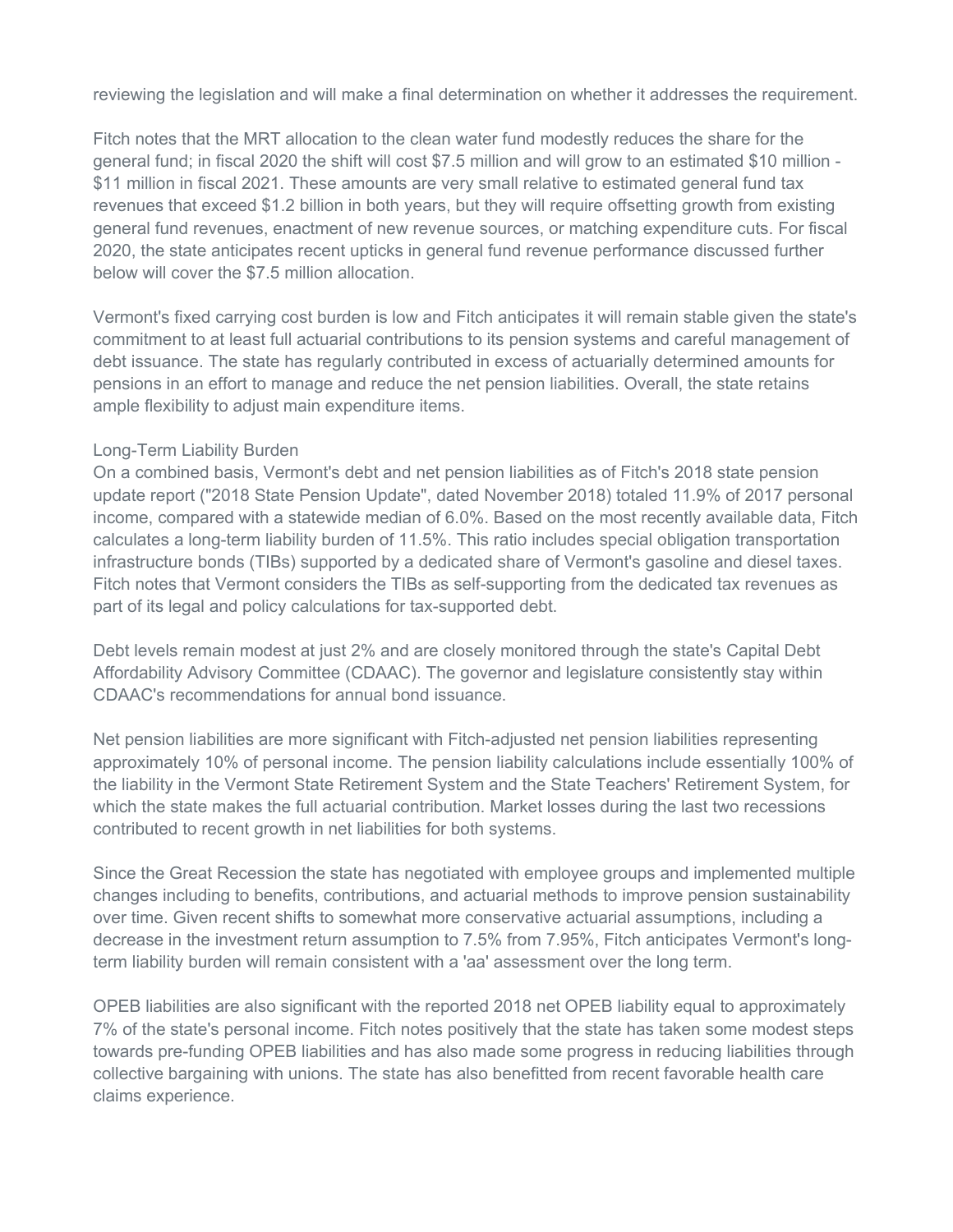#### Operating Performance

Vermont's exceptionally strong gap-closing capacity derives from institutional and statutory mechanisms, and a demonstrated ability to prudently manage through economic downturns. Official revenue forecasts are updated at minimum twice a year through the Emergency Board, a consensus process involving the administration and legislature. During the Great Recession, the state moved to quarterly updates to enhance its ability to respond to rapidly changing fiscal circumstances.

The governor can implement a spending reduction plan unilaterally (if a revenue forecast lowers revenues less than one percent from the prior forecast), or with approval of the legislature's Joint Fiscal Committee (a bipartisan and bicameral committee of legislative fiscal leaders) for larger forecast revenue shortfalls. During the Great Recession, and again in a more recent shortfall, the governor, legislature, and other key stakeholders including employee unions, worked quickly to develop spending rescission plans to address emerging deficits. The state's recent trend has been to focus on expenditure cuts, such as negotiated wage reductions or programmatic cuts, rather than revenue increases.

Vermont maintains multiple budget reserves including fully-funded budget stabilization reserves (5% of prior year appropriations) in each of its three primary operating funds (general, education and transportation), and separate, fund-specific reserves or unreserved balances of lesser amounts. At fiscal year-end 2018, the various general fund reserves totaled \$133 million, representing approximately 9% of total general fund uses. Education fund reserves of \$79 million were approximately 5% of total education fund uses. On a combined basis, total general and education fund reserves at the end of fiscal 2018 of \$212 million covered approximately 7% of total general and education fund uses. Fitch considers the transportation fund, reliant primarily on dedicated fuel and motor vehicle related taxes as relatively distinct from the general and education fund. As detailed below, Fitch anticipates general fund reserves will increase in the near-term, providing further financial resilience.

The state's budgeting practices tend to be conservative in forecasting and proactive through the fiscal year, with most fiscal years ending with at least a modest general fund budget surplus despite the lack of a statutory or constitutional balanced budget requirement. Through the economic expansion Vermont has maintained its primary budget reserves. Recently, the state has taken steps to build in additional fiscal capacity through additional reserves including the general fund balance reserve (established in 2012 to replace the revenue shortfall reserve), a human services caseload reserve (established in 2017 and primarily for Medicaid), and a 27/53 reserve (established in 2016 to address years with a 27th biweekly payroll or a 53rd week of Medicaid disbursements).

#### CURRENT DEVELOPMENTS

Based on the January 2019 emergency board forecast and mid-year budget adjustments under the 2019 Budget Adjustment Act (BAA), Vermont projects a sizable increase to general fund reserves for the year that just ended on June 30. Under this current law scenario, the state estimates total general fund reserves will increase to approximately \$209 million, or 13% of total general fund uses as of June 30, 2019. Education fund reserves are on track to remain stable while combined general and education fund reserves are projected to total roughly \$278 million or 9% of total general and education fund uses.

These projected general fund reserve gains largely reflect transfers of funds from the Global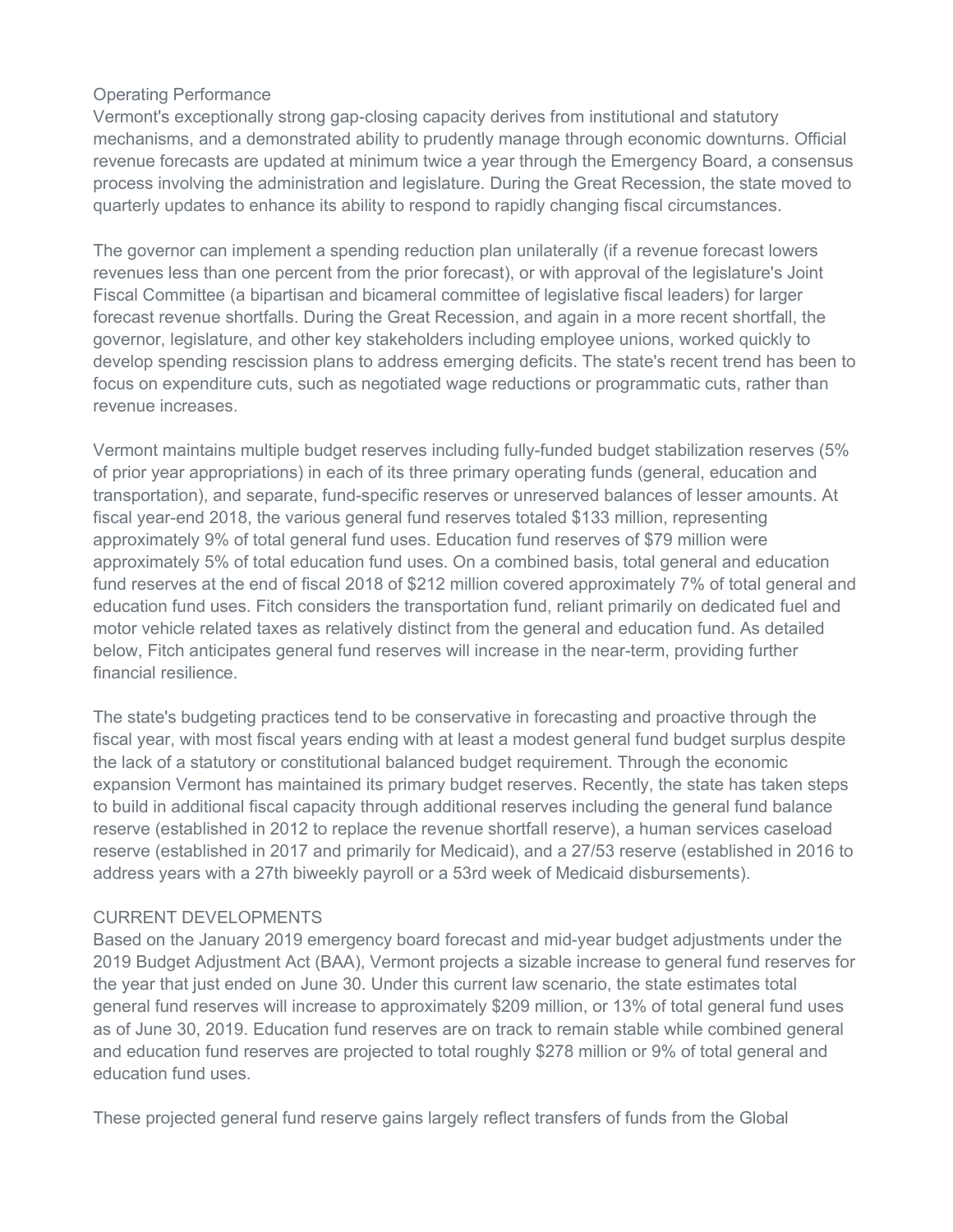Commitment Waiver fund, totaling nearly \$80 million at the end of fiscal 2018, to the general fund in fiscal 2019. The funds will be reserved in the general fund's human services caseload reserve and 27/53 reserve, which are both related to Medicaid which the Global Commitment Waiver Fund was also intended to support. Excluding those specific reserves, the current law forecast indicates the broader general fund budget stabilization and general fund balance reserves will remain relatively stable at \$94 million, or 6% of total general fund uses as of June 30, 2019.

Robust revenue performance in the second half of fiscal 2019 has improved the revenue outlook and the administration now estimates a roughly \$50 million general fund surplus will result in a \$15 million contribution to the general fund balance reserve, leading to a combined budget stabilization and balance reserve total of \$109 million, or 7% of total general fund uses.

General fund revenue for fiscal 2019 is tracking ahead of the January 2019 estimate by approximately \$50 million, or 4%, through May, and 6% up over the prior year. These estimates adjust both years for the full allocation of the sales and use tax (SUT) to the education fund as of fiscal 2019. Personal income tax (PIT) and corporate income tax (CIT) have been particularly strong, up \$43 million and \$11 million respectively from forecast, and 5% and 43% respectively from the prior year. PIT also increased sharply in fiscal 2018, up 10% over 2017.

In developing its revenue forecasts, the emergency board noted that, as in many other states, effects of the December 2017 federal tax changes (commonly referred to as the Tax Cuts and Jobs Act, or TCJA) heavily influenced PIT and CIT collections in 2018 and 2019. The next emergency board forecast due by the end of July will assess what portion of the 2019 PIT and CIT increases are sustainable and recurring. While economic performance in the state remains positive, Fitch anticipates the bulk of the above-forecast PIT and CIT revenue performance in fiscal 2019 was onetime or otherwise short-lived. SUT collections, now captured solely in the education fund, are up just under 4% for the year through May, essentially in line with the January 2019 forecast implying economic growth has been largely within expectations.

In addition to the anticipated \$15 million contribution to the general fund balance reserve, the state anticipates allocating approximately \$9.4 million of the estimated fiscal 2019 surplus as carry-forward resources for fiscal 2020 and \$25 million to the state employees OPEB trust fund. In fiscal 2019, the state used a portion of the surplus revenue to help fully retire an interfund loan to the teachers OPEB trust fund ahead of schedule, and set the state up for pre-funding in future years.

#### FISCAL 2020 BUDGET OVERVIEW

Vermont enacted its fiscal 2020 budget in mid-June when the Governor signed H. 542 into law. The tone of budget negotiations differed considerably from last year. Last June, a dispute over the governor's push to use surplus revenues to keep state property tax rates flat versus legislator's push for competing priorities including pay down of teachers' pension system liabilities led to two gubernatorial vetoes and just a day before the start of the new fiscal year, the governor allowed the legislature's budget to become effective without signing or vetoing it.

For fiscal 2020 the budget uses a portion of undesignated education fund reserves to limit state property tax rate increases, while maintaining a modest \$5 million cushion beyond the \$38 million education fund budget stabilization reserve. The education fund enacted budget also reflects a bill passed by the legislature to expand SUT provisions to online marketplace facilitators, building off last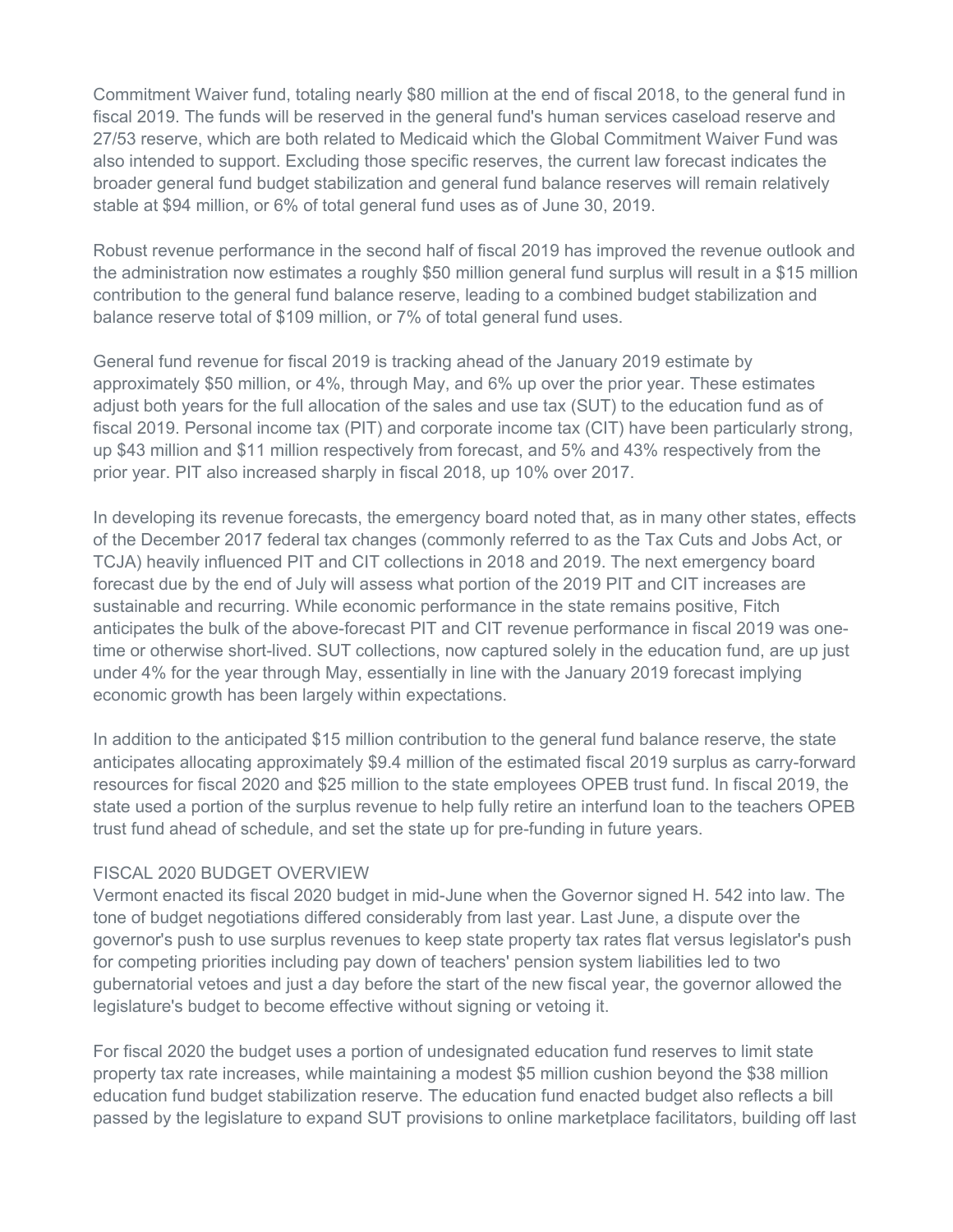year's U.S. Supreme Court Wayfair decision, to generate an estimated \$13.4 million in new revenue. The current estimate calls for robust nearly 7% growth in the SUT in fiscal 2020 based on the new law.

In the general fund, the enacted budget includes only modest tax code changes including a medical expense deduction for the PIT (\$2 million loss to the general fund) and a new limit on the capital gains exclusion (\$2 million gain). As noted, to address Lake Champlain cleanup efforts, the budget also dedicates a modest portion of the meals and rooms tax (MRT, and roughly \$8 million) to the clean water fund, away from the general fund. The MRT diversion requires sustaining a portion of the anticipated revenue surplus in fiscal 2019 into fiscal 2020 to backfill the re-allocated tax revenue. The dedicated portion of the MRT will grow to \$10 million-\$11 million annually in future years, according to the administration.

The enacted budget also permanently shifts recognition of nearly \$300 million in State Health Care Resources Fund (SHCRF) revenues to the general fund. The change, first implemented in the fiscal 2019 BAA, is essentially an accounting change.

Contact:

Primary Analyst Eric Kim Senior Director +1-212-908-0241 Fitch Ratings, Inc. 33 Whitehall Street New York, NY 10004

Secondary Analyst Marcy Block Senior Director +1-212-908-0239

Committee Chairperson Karen Krop Senior Director +1-212-908-0661

In addition to the sources of information identified in Fitch's applicable criteria specified below, this action was informed by information from Lumesis.

Media Relations: Sandro Scenga, New York, Tel: +1 212 908 0278, Email: sandro.scenga@thefitchgroup.com

Additional information is available on www.fitchratings.com Applicable Criteria U.S. Public Finance Tax-Supported Rating Criteria (pub. 03 Apr 2018)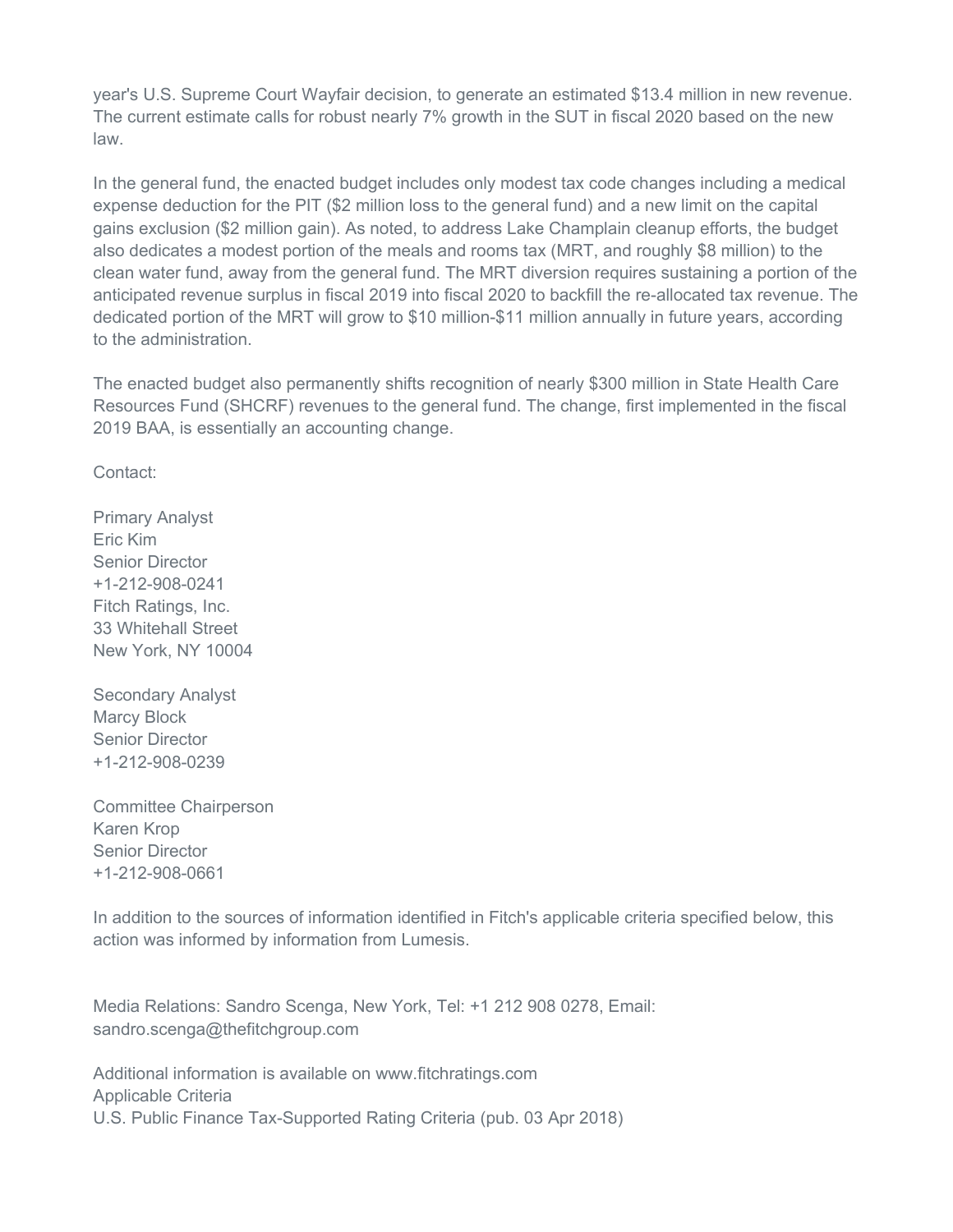Additional Disclosures Dodd-Frank Rating Information Disclosure Form Solicitation Status Endorsement Policy

ALL FITCH CREDIT RATINGS ARE SUBJECT TO CERTAIN LIMITATIONS AND DISCLAIMERS. PLEASE READ THESE LIMITATIONS AND DISCLAIMERS BY FOLLOWING THIS LINK: HTTPS://WWW.FITCHRATINGS.COM/UNDERSTANDINGCREDITRATINGS. IN ADDITION, RATING DEFINITIONS AND THE TERMS OF USE OF SUCH RATINGS ARE AVAILABLE ON THE AGENCY'S PUBLIC WEB SITE AT WWW.FITCHRATINGS.COM. PUBLISHED RATINGS, CRITERIA, AND METHODOLOGIES ARE AVAILABLE FROM THIS SITE AT ALL TIMES. FITCH'S CODE OF CONDUCT, CONFIDENTIALITY, CONFLICTS OF INTEREST, AFFILIATE FIREWALL, COMPLIANCE, AND OTHER RELEVANT POLICIES AND PROCEDURES ARE ALSO AVAILABLE FROM THE CODE OF CONDUCT SECTION OF THIS SITE. DIRECTORS AND SHAREHOLDERS RELEVANT INTERESTS ARE AVAILABLE AT

HTTPS://WWW.FITCHRATINGS.COM/SITE/REGULATORY. FITCH MAY HAVE PROVIDED ANOTHER PERMISSIBLE SERVICE TO THE RATED ENTITY OR ITS RELATED THIRD PARTIES. DETAILS OF THIS SERVICE FOR RATINGS FOR WHICH THE LEAD ANALYST IS BASED IN AN EU-REGISTERED ENTITY CAN BE FOUND ON THE ENTITY SUMMARY PAGE FOR THIS ISSUER ON THE FITCH WEBSITE.

Copyright © 2019 by Fitch Ratings, Inc., Fitch Ratings Ltd. and its subsidiaries. 33 Whitehall Street, NY, NY 10004. Telephone: 1-800-753-4824, (212) 908-0500. Fax: (212) 480-4435. Reproduction or retransmission in whole or in part is prohibited except by permission. All rights reserved. In issuing and maintaining its ratings and in making other reports (including forecast information), Fitch relies on factual information it receives from issuers and underwriters and from other sources Fitch believes to be credible. Fitch conducts a reasonable investigation of the factual information relied upon by it in accordance with its ratings methodology, and obtains reasonable verification of that information from independent sources, to the extent such sources are available for a given security or in a given jurisdiction. The manner of Fitch's factual investigation and the scope of the third-party verification it obtains will vary depending on the nature of the rated security and its issuer, the requirements and practices in the jurisdiction in which the rated security is offered and sold and/or the issuer is located, the availability and nature of relevant public information, access to the management of the issuer and its advisers, the availability of pre-existing third-party verifications such as audit reports, agreed-upon procedures letters, appraisals, actuarial reports, engineering reports, legal opinions and other reports provided by third parties, the availability of independent and competent third- party verification sources with respect to the particular security or in the particular jurisdiction of the issuer, and a variety of other factors. Users of Fitch's ratings and reports should understand that neither an enhanced factual investigation nor any third-party verification can ensure that all of the information Fitch relies on in connection with a rating or a report will be accurate and complete. Ultimately, the issuer and its advisers are responsible for the accuracy of the information they provide to Fitch and to the market in offering documents and other reports. In issuing its ratings and its reports, Fitch must rely on the work of experts, including independent auditors with respect to financial statements and attorneys with respect to legal and tax matters. Further, ratings and forecasts of financial and other information are inherently forward-looking and embody assumptions and predictions about future events that by their nature cannot be verified as facts. As a result,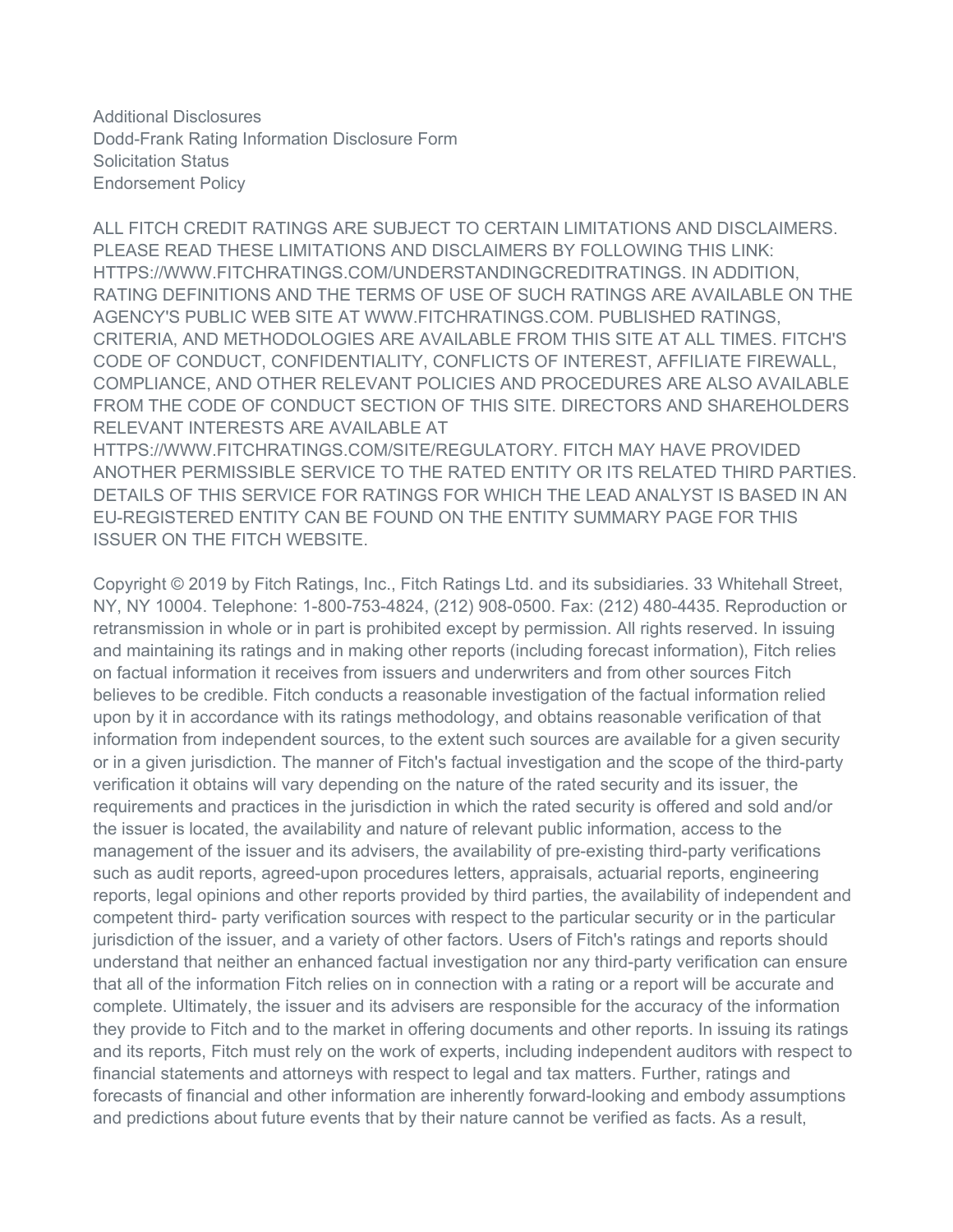despite any verification of current facts, ratings and forecasts can be affected by future events or conditions that were not anticipated at the time a rating or forecast was issued or affirmed. The information in this report is provided "as is" without any representation or warranty of any kind, and Fitch does not represent or warrant that the report or any of its contents will meet any of the requirements of a recipient of the report. A Fitch rating is an opinion as to the creditworthiness of a security. This opinion and reports made by Fitch are based on established criteria and methodologies that Fitch is continuously evaluating and updating. Therefore, ratings and reports are the collective work product of Fitch and no individual, or group of individuals, is solely responsible for a rating or a report. The rating does not address the risk of loss due to risks other than credit risk, unless such risk is specifically mentioned. Fitch is not engaged in the offer or sale of any security. All Fitch reports have shared authorship. Individuals identified in a Fitch report were involved in, but are not solely responsible for, the opinions stated therein. The individuals are named for contact purposes only. A report providing a Fitch rating is neither a prospectus nor a substitute for the information assembled, verified and presented to investors by the issuer and its agents in connection with the sale of the securities. Ratings may be changed or withdrawn at any time for any reason in the sole discretion of Fitch. Fitch does not provide investment advice of any sort. Ratings are not a recommendation to buy, sell, or hold any security. Ratings do not comment on the adequacy of market price, the suitability of any security for a particular investor, or the tax-exempt nature or taxability of payments made in respect to any security. Fitch receives fees from issuers, insurers, guarantors, other obligors, and underwriters for rating securities. Such fees generally vary from US\$1,000 to US\$750,000 (or the applicable currency equivalent) per issue. In certain cases, Fitch will rate all or a number of issues issued by a particular issuer, or insured or guaranteed by a particular insurer or guarantor, for a single annual fee. Such fees are expected to vary from US\$10,000 to US\$1,500,000 (or the applicable currency equivalent). The assignment, publication, or dissemination of a rating by Fitch shall not constitute a consent by Fitch to use its name as an expert in connection with any registration statement filed under the United States securities laws, the Financial Services and Markets Act of 2000 of the United Kingdom, or the securities laws of any particular jurisdiction. Due to the relative efficiency of electronic publishing and distribution, Fitch research may be available to electronic subscribers up to three days earlier than to print subscribers. For Australia, New Zealand, Taiwan and South Korea only: Fitch Australia Pty Ltd holds an Australian financial services license (AFS license no. 337123) which authorizes it to provide credit ratings to wholesale clients only. Credit ratings information published by Fitch is not intended to be used by persons who are retail clients within the meaning of the Corporations Act 2001 Fitch Ratings, Inc. is registered with the U.S. Securities and Exchange Commission as a Nationally Recognized Statistical Rating Organization (the "NRSRO"). While certain of the NRSRO's credit rating subsidiaries are listed on Item 3 of Form NRSRO and as such are authorized to issue credit ratings on behalf of the NRSRO (see https://www.fitchratings.com/site/regulatory), other credit rating subsidiaries are not listed on Form NRSRO (the "non-NRSROs") and therefore credit ratings issued by those subsidiaries are not issued on behalf of the NRSRO. However, non-NRSRO personnel may participate in determining credit ratings issued by or on behalf of the NRSRO.

#### **SOLICITATION STATUS**

The ratings above were solicited and assigned or maintained at the request of the rated entity/issuer or a related third party. Any exceptions follow below.